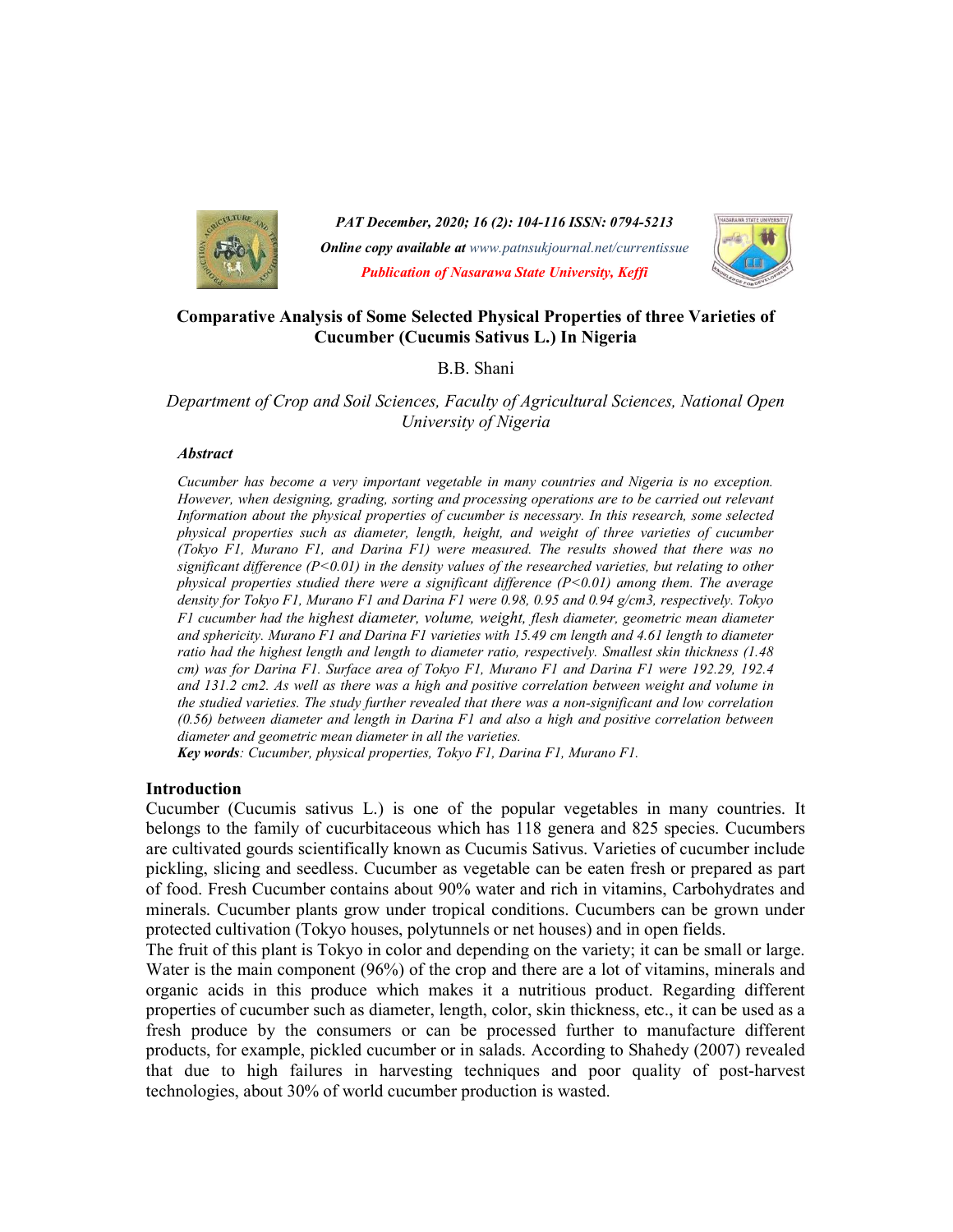Wrzodak and Korzeniow (2012) discovered that Cucumber fruit intended for processing should have small seed chamber, appropriate chemical composition, sugar content above 2%, resistance to the forming and presence of voids, high yield in the production at industrial scale, and high resistance to pests. Besides, it is important that cucumber fruit is of uniform shape and appropriate, regular and equal Colour. To reduce the waste figures, it is necessary to have good designed equipment for harvesting, grading, sorting, and processing of cucumber. (Aydin, Ogut and Konak, 2002). According to (Sirismoboon, Pornchaloempong, and Romphophak, 2007), Knowledge of cucumber physical properties plays an important role in the design and optimization of its machinery. As a result, the sale price of this produce will be decreased and its quality will be improved which helps to reduce the wastage. In a study conducted by (Shetty and Wehner, 2002), on different cucumber classified based on their shape and color into obliged group with a Tokyo and white color, elongated and average size group, and cone-shaped cucumbers with dark Tokyo color. Unfortunately, there is very limited information and published data about the physical and engineering properties of cucumber and our study is one addition to few studies of its kind. However, our main objective was to determine different physical properties of these produce and to comparatively develop some correlations between their properties. The results can be thoroughly used in the design and fabrication of the cucumber seed sheller.

### Materials and Methods

The study was carried out in Faculty of Agricultural sciences, National open University of Nigeria (NOUN) greenhouse research farm (2019) 4km off Kaduna- Zaria expressway, Rigachikun, Kaduna State Northwest of Nigeria (altitude: 722m above sea level, latitude 10.6321° N, and longitude 7.4706° E, from February to June 2019.

Three most common varieties of cucumber, namely Tokyo F1, Murano F1 and Darina F1 (Fig. 1), were cultivated and harvested to produce of hybrid cucumber seeds in are Murano F1, Tokyo F1 and Darina F1. These seeds are high yielding and able to resist pest and diseases than open pollinated varieties. 50 samples were selected from each variety randomly depending on cucumber harvesting criteria (length diameter) for the experiments. Then, measurements of their physical properties including length, diameter, height, weight, volume, density, skin surface area, flesh thickness, skin thickness, geometric mean diameter and number of internal seeds were conducted



Fig. 1: Picture of Murano F1, Tokyo F1 and Darina F1 Varieties of Cucumber Respectively

# Measurement of Dimension and Weight

Depending on cucumber harvesting criteria (length diameter), the selected samples from each were measured to determined their dimensions by a digital micrometer (GUANGLU, Germany). The largest dimension was chosen as length and the smallest one as diameter. Then, the height was considered as perpendicular to diameter. The weight of the samples was measured by an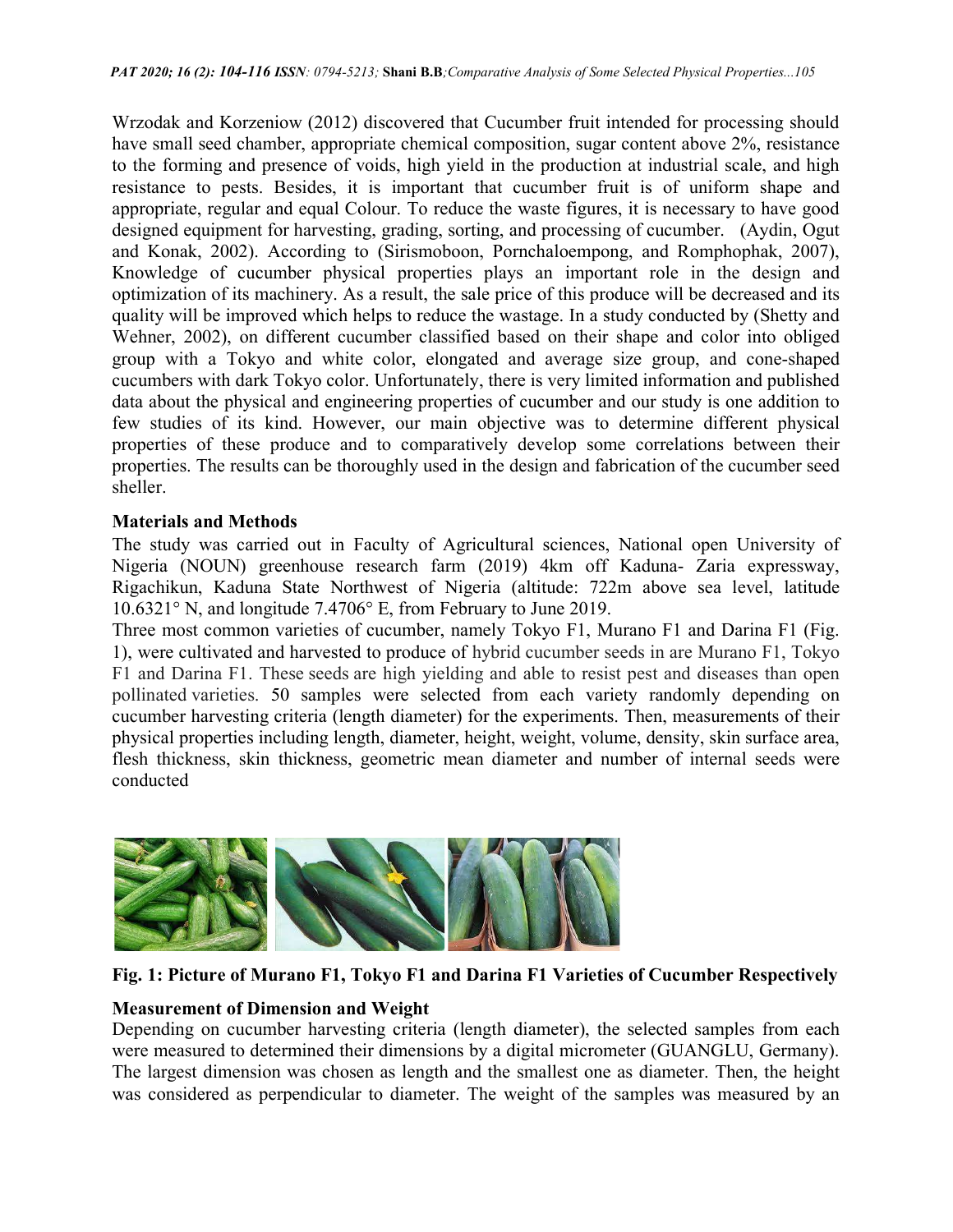electronic scale (Sartorious, Germany, TE313S). Finally, the dry matter content of samples was analyzed using the dry basis moisture content determination method, by placing them in an oven (Memmert, Gmbh+Catky, Germany) at 85 ℃ for 48 hours. This method was conducted individually for the skin and flesh of the samples.

## Measurement of Surface Area, Flesh Thickness and Skin Thickness



Fig 2: Pictorial view of the cross-sectional Area of the Cucumber

For the determination of surface area, millimeter paper was used for the measurement. The samples were carefully peeled and then, the separated skin was placed on the millimeter paper to obtain their surface area. The flesh thickness and skin thickness were also analyzed by a digital micrometer. (Fig 2)

# Determination of Density

The density of the samples was measured and calculated by the following formula by Sirismoboon, (2007) as;

 

# Determination of Geometric Mean Diameter, Sphericity and Length to Diameter Ratio Determination of geometric mean diameter, sphericity and length to diameter ratio was calculated according to the following method [10]:

Geometric mean diameter  $=$  (length X diameter X height) -------------- (3)

$$
sphericity = \frac{Geometric\ mean\ diameter}{length} \ X\ 100 --- --- -(4)
$$

Lenght to diametre ratio =  $\frac{length}{diameter}$ -------- (5)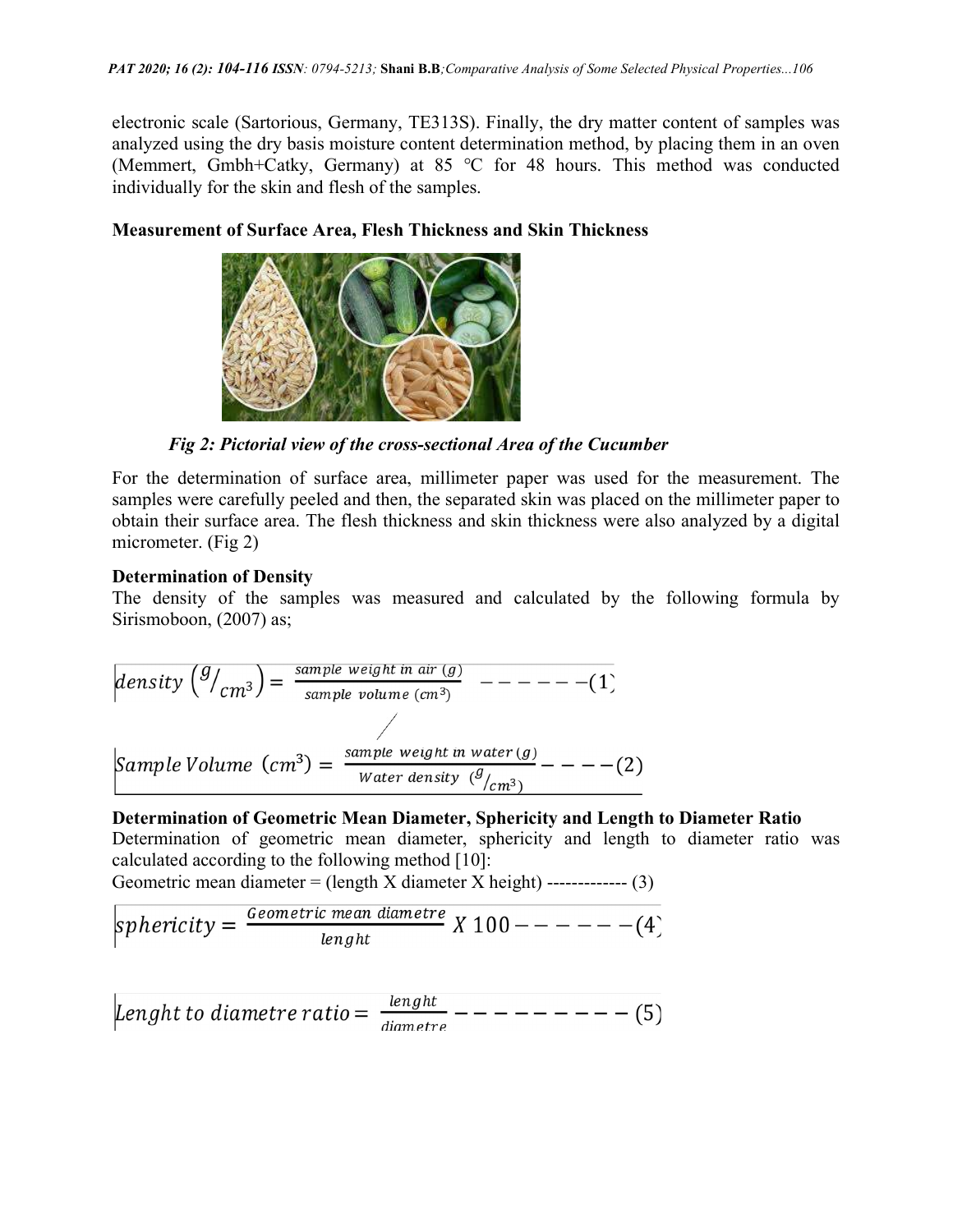## Statistical Analysis

The samples were selected randomly and the measurements were done on 50 replications. For the comparison between results, least significant difference (LSD) analysis (P<0.05) was used and all analyzes performed by SAS software.

## Results

## Determination of Physical Properties

By carrying out an ANOVA (Table 1) on different physical properties among three cucumber varieties (Tokyo F1, Murano F1, Darina F1), the results showed that there is no significant difference (P<0.01) in the physical properties selected.

## Table 1: ANOVA of physical properties of Tokyo F1, Murano F1 and Darina F1 cucumber cultivars.

| <b>S.O.</b> V | $Df$ | Volume<br>$\sim$ (cm <sup>3</sup> ) | Weight (g)                  |                  | <b>Height</b><br>$\mathbf{(cm)}$ | <b>Diameter</b><br>(cm)        |                                         | Length<br>$\mathbf{(cm)}$ | Flesh<br>diameter<br>(mm)             | <b>Surface</b><br>area<br>$\rm (cm^2)$ |
|---------------|------|-------------------------------------|-----------------------------|------------------|----------------------------------|--------------------------------|-----------------------------------------|---------------------------|---------------------------------------|----------------------------------------|
| Treatm<br>ent | 2    | $*33996.0$                          | $*34354.01$                 |                  | $**41.28$                        | $*40.66$                       |                                         | $*194.62$                 | $**118.12$                            | $**14924.$<br>11                       |
| Error         | 147  | 855.37                              | 795.5                       |                  | 0.15                             | 0.17                           |                                         | 0.64                      | 0.47                                  | 589.44                                 |
| S.O. V        | $Df$ | <b>Density</b><br>(g/cm3)           | Sphericit mean<br>IV<br>(%) | diameter<br>(mm) | Geometric                        | Length to<br>diameter<br>ratio | Skin<br>diamet<br>er<br>$(\mathbf{mm})$ | No.<br><b>Seeds</b>       | Skin dry<br>ofmatter<br>$\frac{6}{6}$ | <b>Flesh dry</b><br>matter<br>(%)      |
| Treatm<br>ent | 2    | $\ln s$ 0.005                       | $*11226.$<br>$\vert 8$      | $*12.58$         |                                  | $*40.99$                       |                                         | $*1.47$ **338.05 **5.63   |                                       | $**3.88$                               |
| Error         | 147  | 0.004                               | 6.21                        | 0.248            |                                  | 0.145                          | 0.021                                   | 3701.4                    | 0.23                                  | 0.42                                   |

\*\* Significant at 1% level, ns: Not significant.

Results revealed also, that Tokyo F1 had the highest values in diameter, volume, weight, flesh thickness, geometric mean diameter and sphericity (as shown in Table 2). Murano F1 variety had the highest length which was 15.49 cm. In Darina F1, the highest length to diameter ratio was 4.61.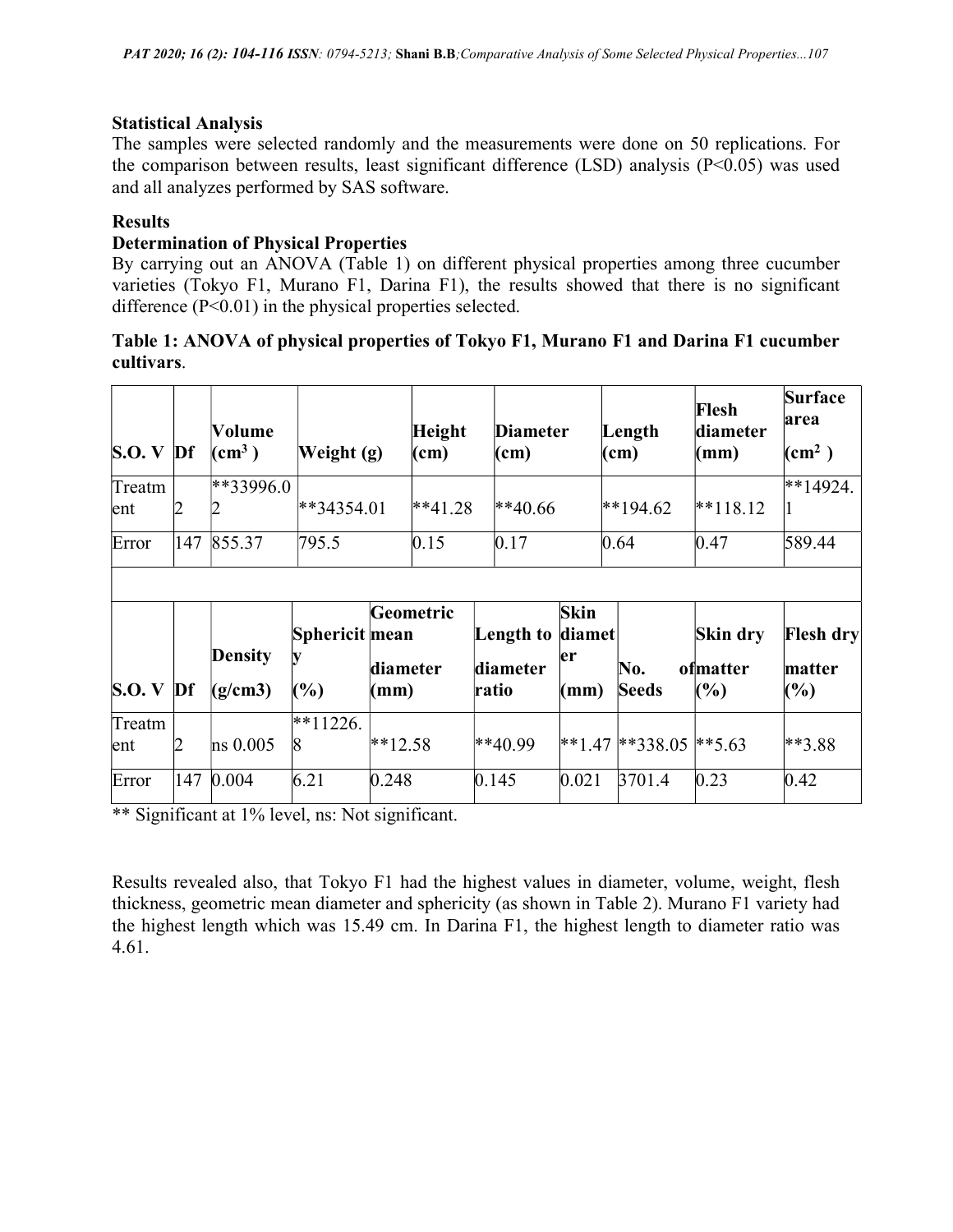| $\bf{S. O. V}$          | <b>Tokyo F1</b>    | Murano F1            | Darina F1         | $LSD$ 5% |
|-------------------------|--------------------|----------------------|-------------------|----------|
|                         |                    |                      |                   |          |
| Volume (cm3)            | 180.21a            | $151.\overline{62b}$ | 77.11c            | 24.29    |
| Weight $(g)$            | 177.7a             | 144.97b              | 73.15c            | 23.42    |
| Height (cm)             | 6.55a              | 3.88 <sub>b</sub>    | 2.99c             | 0.32     |
| Diameter (cm)           | 6.48a              | 3.92 <sub>b</sub>    | 2.91c             | 0.34     |
| Length $(cm)$           | 7.66c              | 15.49a               | 13.21b            | 0.66     |
| Flesh diameter (mm)     | 13.52a             | 9.56 <sub>b</sub>    | 7.33c             | 0.57     |
| Surface area (cm2)      | 192.29a            | 192.4a               | 131.2b            | 20.16    |
| Density $(g/cm3)$       | 0.98a              | 0.95a                | 0.94a             | 0.05     |
| Sphericity $(\%)$       | 91.16a             | 39.87 <sub>b</sub>   | 36.72c            | 2.07     |
| Geometric<br>mean       |                    |                      |                   |          |
| diameter (mm)           | 6.87a              | 6.17 <sub>b</sub>    | 4.85c             | 0.41     |
| Ratio of<br>length      | to                 |                      |                   |          |
| diameter                | 1.14c              | 3.99 <sub>b</sub>    | 4.61a             | 0.316    |
| Skin diameter (mm)      | 2.06a              | 2.11a                | 1.48b             | 0.12     |
| Seed number             | 209.3 <sub>b</sub> | 474.2a               | 163.2b            | 50.53    |
| Skin dry matter $(\%)$  | 8.3a               | 8.44a                | 7.19 <sub>b</sub> | 0.40     |
| Flesh dry matter $(\%)$ | 5.63 <sub>b</sub>  | 6.24a                | 5.1 <sub>b</sub>  | 0.54     |
|                         |                    |                      |                   |          |

Table 2: Comparison of physical properties of Tokyo F1, Murano F1 and Darina F1 cucumber cultivars.

Means followed by the same letter are not significantly different at 5% by LSD.

Also, there was no significant difference (P<0.01) between Tokyo F1 and Murano F1 in terms of fruit surface area, skin thickness and dry matter content. As shown in Table 2, smallest skin thickness was for Darina F1 (1.48 cm). Therefore, the results agree with the findings of (Shahedy, 2007) and suggested that this variety can be susceptible to physical impacts during harvesting and transportation and it is necessary to reduce these damages because they can bring about discoloration of fruit and reduce the quality of the produce.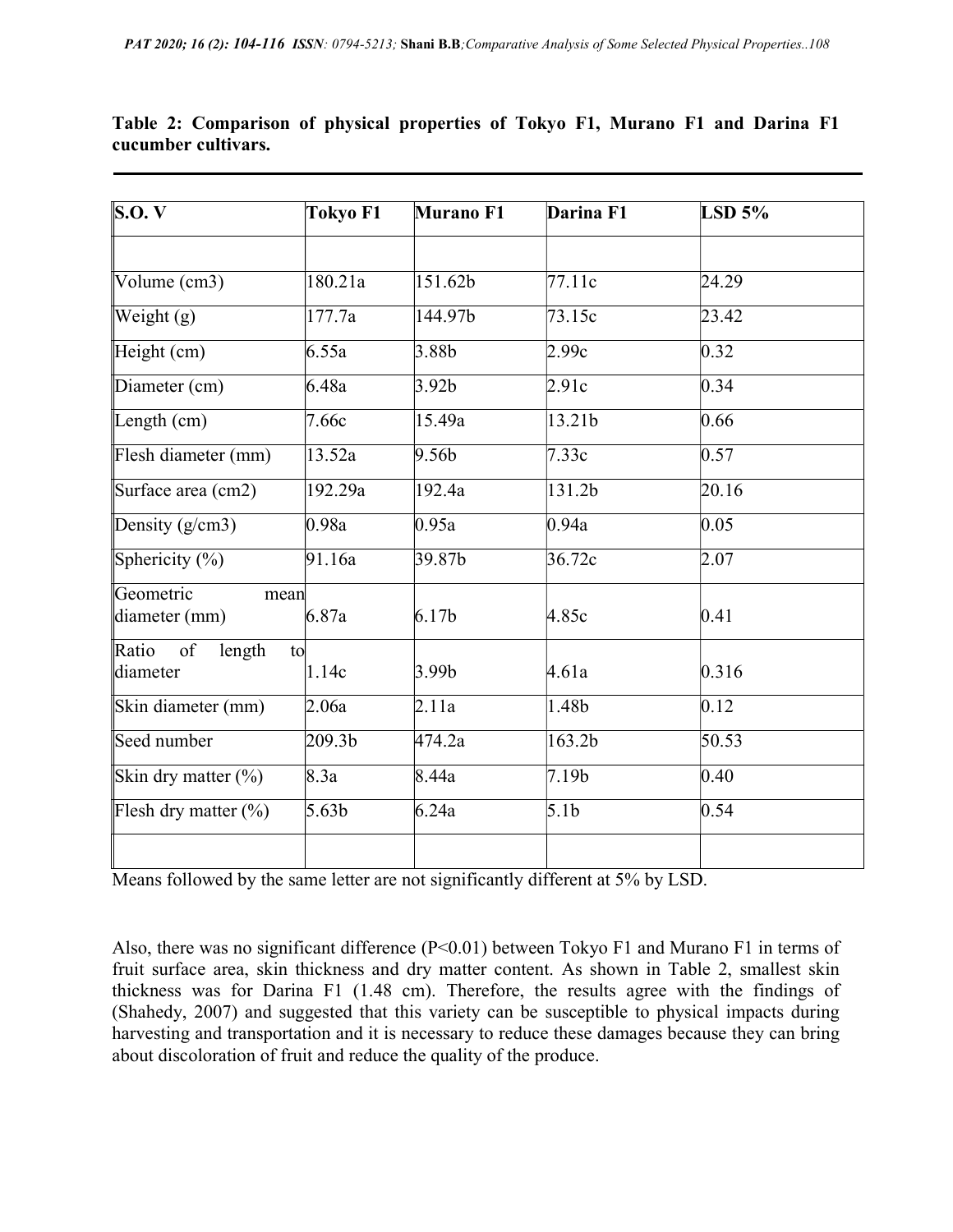### Determination of Density

The results from the ANOVA in table 2, showed that there was no significant difference among the densities of the three varieties. The average density for Tokyo F1, Murano F1 and Darina F1 were 0.98, 0.95 and 0.94 g/cm3, respectively. Since the density of these varieties is less than 1.00, therefore cucumber can be sorted by floating in brine solutions. Also, it is possible to remove the "farm heat" from cucumbers by floating them in cool water which is more efficient than cooling by air blast coolers. (Delgado et al., 2001). This is an important step in post-harvest processing of fruits and vegetable, because delay in cooling or not appropriate cooling of harvested produce leads to an increase in their respiration activity and production of more heat in the stored crops.

Cucumbers are mechanically sorted in grades by diameter at the receiving section. The economic value of fruits increases on wet basis, as size decreases. Washing is done only to remove adhered dirt on the cucumber peel. Thibbotuwawa, et al., (2020)

### Determination of Number of Seeds

The results showed that Murano F1 variety contained highest number of seeds (474 seeds) in each cucumber. As well as there is a positive and high correlation  $(P<0.01)$  between the number of seeds and weight of fruit in Murano F1 and Tokyo F1 (Tables 3 and 4), which can highlight the influence of seeds on the fruit development and growth. This is in agreement with previous finding, which reported there is a positive correlation between weight and number of seeds in melon. (Koohpaiegani, et al., 2003). Also, in another research reported by (Mousavizadeh, et al., 2010), it is concluded that internal seeds of cucumber are rich in auxin and there is a strong and positive relationship between seeds and weight increase. Interestingly, there was not such a correlation in Darina F1 variety which can be due to parthenocarpy property in this variety as we observed. It should be noted that this correlation between seeds and fruit weight is not common in all types of fruits; for instance, in pomegranate there is not this correlation (Mousavizadeh, et al., 2010). Again, reported that some researchers have reported a relationship between the number of internal seeds and skin thickness, for example in pomegranate, there was no such relationship discovered in cucumber.

### Correlation Analysis of Physical Properties

From the results of Correlation analysis (Tables 3 and 4) revealed that in Murano F1 and Darina F1 varieties, there were a positive and significant correlation between diameter and skin thickness and weight of fruit. In Murano F1 variety, there was only a positive correlation between skin thickness and weight, which is similar to the results obtained by (Sirismoboon, Pornchaloempong, and Romphophak, 2007) that skin thickness of pea is an important parameter affecting its other properties because there is a high correlation between skin and weight in pea. But this correlation could not be found in pomegranate (correlation=-0.59). There was a strong and positive correlation between fruit length and its weight in all the studied varieties. This trend could be seen in Tokyo house cucumbers too, because when they are being harvested, they have the maximum length and so, the highest weight (Fonseca, et al., 2003). Furthermore, the results revealed that surface area of Tokyo F1 (192.29 cm2) and Murano F1 (192.4 cm2) were significantly higher than Darina F1 (131.2 cm2). On the base of this research, Tokyo F1 variety had the highest weight (177.79 g) and volume (180.21 cm3). Also, there was a very strong and positive correlation (P<0.01) between weight and volume in all the varieties. Fruit expansion in cucumber includes an exponential growth which follows by a gradual decrease and increase in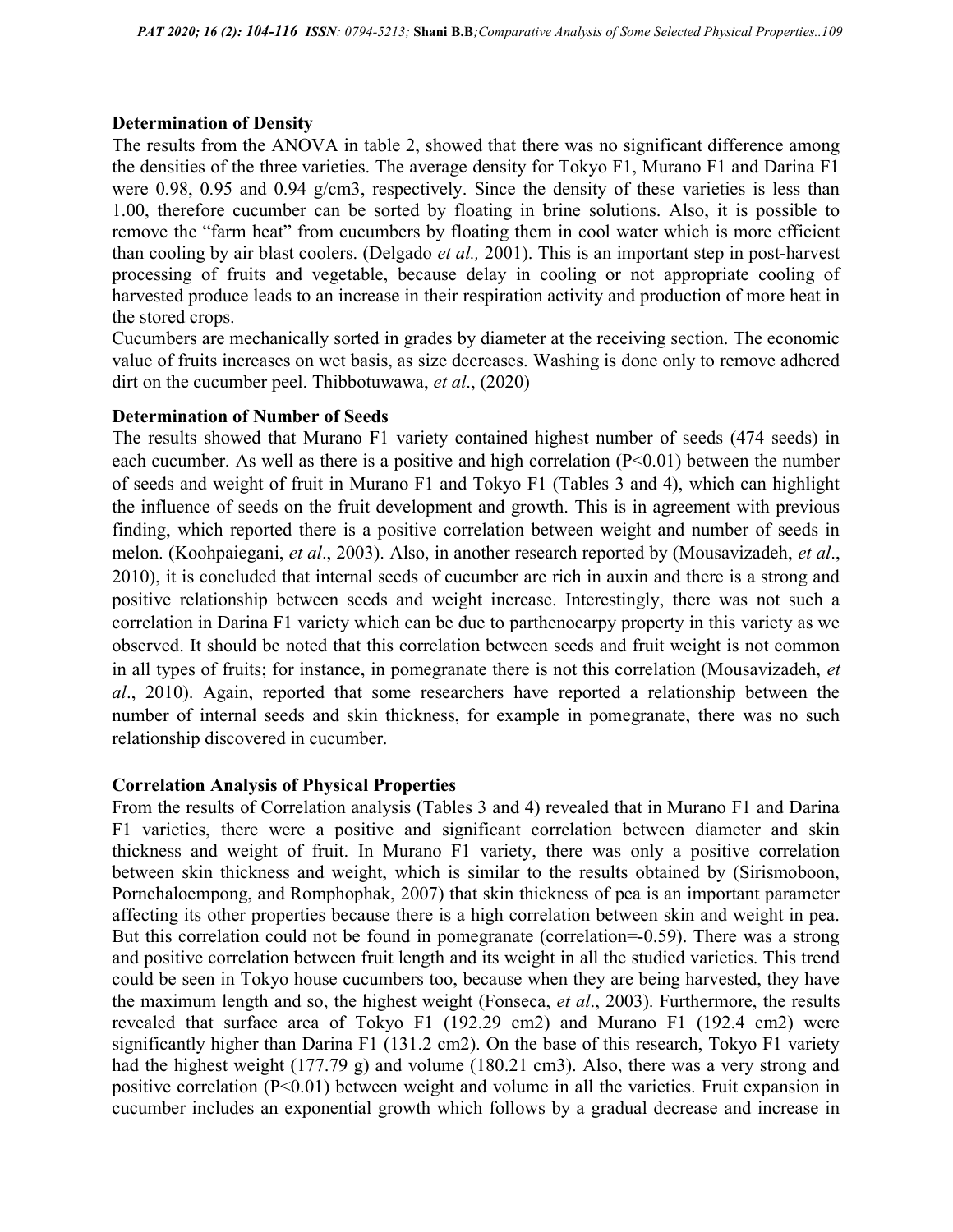wet weight of cucumber is totally correlated with growth in its volume (Mousavizadeh, et al., 2010). This trend is in agreement with our data on length and diameter.

However, other correlation results showed that in different varieties of cucumbers, the correlations in their physical properties are not the same (Tables 3 and 4). In Tokyo F1, there was no correlation between fruit diameter and other properties such as volumes surface area, number of seeds, skin thickness, sphericity and weight.

|         | Physica Cultivar  |               | Length Diamet Volum Weigh Surfac Flesh |                   |      |                              |               | $\overline{\text{No. of Skin}}$ |        |          | Geometri Sphericit |
|---------|-------------------|---------------|----------------------------------------|-------------------|------|------------------------------|---------------|---------------------------------|--------|----------|--------------------|
|         |                   |               | er                                     |                   |      |                              | diamete seeds |                                 | diamet |          |                    |
| propert |                   |               |                                        |                   |      | Area                         |               |                                 | er     | Mean     |                    |
| ly      |                   |               |                                        |                   |      |                              |               |                                 |        | diameter |                    |
|         | Length Tokyo F1   | 1             |                                        |                   |      |                              |               |                                 |        |          |                    |
|         | Murano F1         | $\vert$ 1     |                                        |                   |      |                              |               |                                 |        |          |                    |
|         | Darina F1         | 1             |                                        |                   |      |                              |               |                                 |        |          |                    |
|         | Diamet Tokyo F1   | $0.65*$       |                                        |                   |      |                              |               |                                 |        |          |                    |
| er      | Murano F1         | $*$ 0.81      |                                        |                   |      |                              |               |                                 |        |          |                    |
|         | Darina F1         | 0.56          |                                        |                   |      |                              |               |                                 |        |          |                    |
|         | Volume Tokyo F1   | $*0.76\,0.25$ |                                        |                   |      |                              |               |                                 |        |          |                    |
|         | Murano F1         |               | $*$ 0.87 $*$ 0.96  1                   |                   |      |                              |               |                                 |        |          |                    |
|         | Darina F1         |               | $*$ 0.83 $*$ 0.89 1                    |                   |      |                              |               |                                 |        |          |                    |
|         | Weight Tokyo F1   | $*$ 0.79 0.22 |                                        | $*$ 0.99 1        |      |                              |               |                                 |        |          |                    |
|         | Murano F1         |               | $*0.85$ $*0.96$ $*0.99$                |                   |      |                              |               |                                 |        |          |                    |
|         | Darina F1         |               | $*0.63$ $*0.89$ $*0.92$ 1              |                   |      |                              |               |                                 |        |          |                    |
|         | Surface Tokyo F1  | $*0.8903$     |                                        | $*0.95**0.981$    |      |                              |               |                                 |        |          |                    |
| area    | Murano F1         |               | $*0.90**0.94**0.94**0.94$              |                   |      |                              |               |                                 |        |          |                    |
|         | Darina F1         |               | $*0.58$ $*0.74$ $*0.66$                |                   | 0.51 | 1                            |               |                                 |        |          |                    |
| Flesh   | Tokyo F1          | $*0.80\,0.13$ |                                        |                   |      | $*$ 0.91 $*$ 0.95 $*$ 0.97 1 |               |                                 |        |          |                    |
| r       | diamete Murano F1 | $-0.09$       | 0.34                                   | $\overline{0.22}$ | 0.23 | 0.24                         | $\mathbf{1}$  |                                 |        |          |                    |
|         | Darina F1         | 0.26          | 0.22                                   | 0.27              | 0.22 | 0.26                         | $\vert$ 1     |                                 |        |          |                    |

| Table 3: Correlation among some physical properties of Tokyo F1, Murano F1 and Darina |  |  |  |
|---------------------------------------------------------------------------------------|--|--|--|
| F1 cucumber cultivars.                                                                |  |  |  |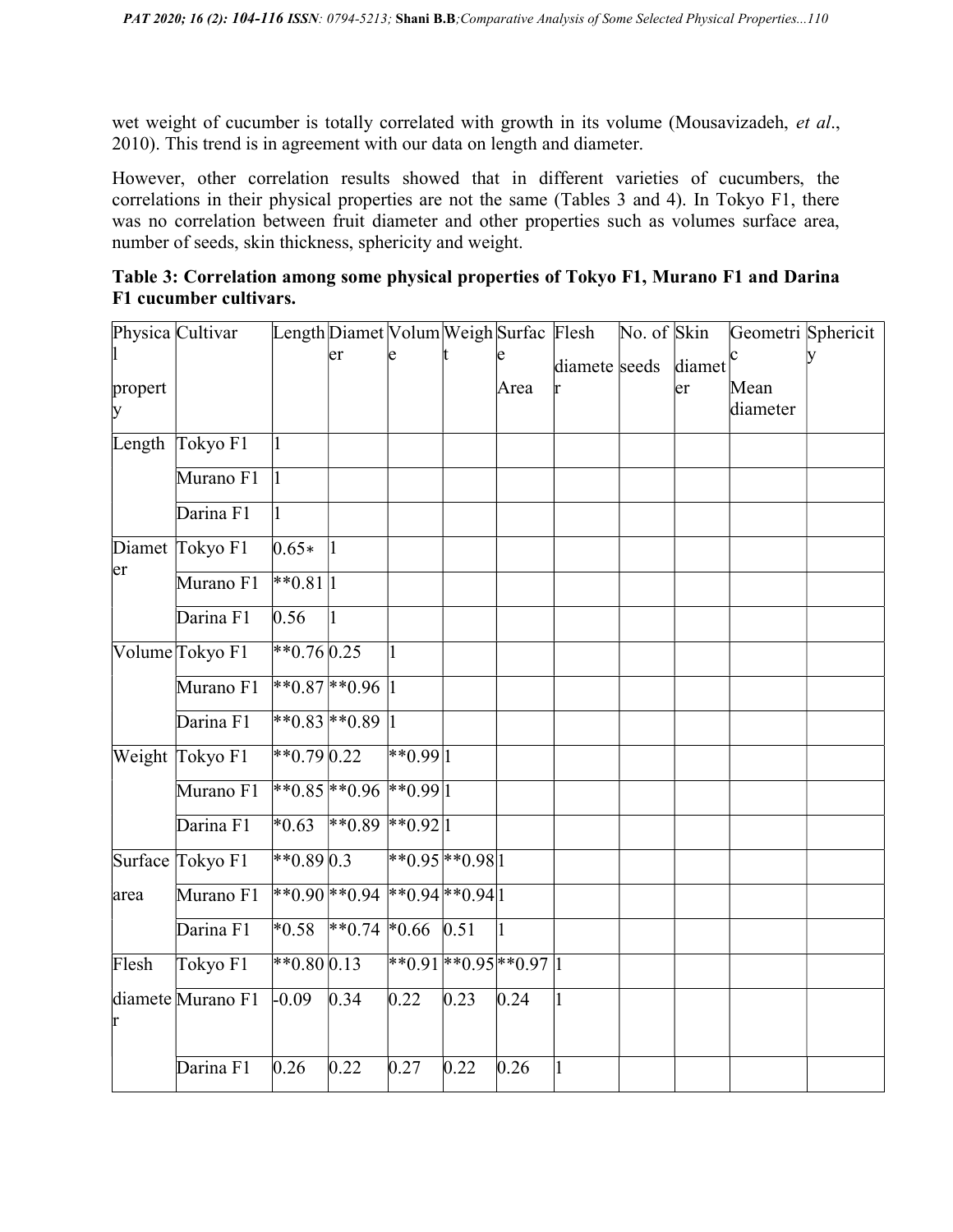| No. of       | Tokyo F1         | $*0.760.02$  |                                                      |         |              |               | $ **0.82 **0.88 **0.92 **0.96 $ | $\vert$ 1          |               |                       |  |
|--------------|------------------|--------------|------------------------------------------------------|---------|--------------|---------------|---------------------------------|--------------------|---------------|-----------------------|--|
| seeds        | Murano F1        |              | $*0.79$ $*0.83$ $*0.83$ $*0.83$ $*0.82$ $*0.86$ 0.21 |         |              |               |                                 |                    |               |                       |  |
|              | Darina F1        | 0.22         | $*$ -0.57                                            | $-0.23$ | $-0.39$      | $-0.28$       | 0.002                           | $\vert$ 1          |               |                       |  |
| Skin         | Tokyo F1         | 0.01         | 0.57                                                 | $-0.20$ | $-0.28$      | $-0.25$       | $-0.44$                         | $-0.49$            |               |                       |  |
| diamete      |                  |              |                                                      |         |              |               |                                 |                    |               |                       |  |
| r            | Murano F1        | 0.48         | $*0.71 * 0.61$                                       |         | $*0.60$      | $*$ 0.71 0.22 |                                 | 0.53               |               |                       |  |
|              | Darina F1        | 0.50         | $*0.58$                                              | 0.55    | 0.34         | $*0.70$       | 0.29                            | $-0.32$            |               |                       |  |
|              |                  |              |                                                      |         |              |               |                                 |                    |               |                       |  |
| ric          | Geomet Tokyo F1  |              | $*0.86**0.94$ 0.51                                   |         | 0.50         | $*0.59$       | 0.44                            | 0.35               | 0.36          |                       |  |
| mean         |                  |              |                                                      |         |              |               |                                 |                    |               |                       |  |
|              | Murano F1        |              | $ **0.80 **0.99 **0.96 **0.96 **0.95 0.36$           |         |              |               |                                 | $*0.83**0.71 1$    |               |                       |  |
| diamete<br>r | Darina F1        | $*0.69$      | $*0.98$ $*0.95$ $*0.91$ $*0.75$ 0.25                 |         |              |               |                                 | $-0.48$            | $\bar{*}0.61$ |                       |  |
|              |                  |              |                                                      |         |              |               |                                 |                    |               |                       |  |
| ty           | SphericiTokyo F1 | $**$<br>0.84 | $-0.51$                                              | 0.48    | $-0.52$      | $**$<br>0.65  | $\overline{*}$ -0.58            | $\ast$ -0.63 -0.23 |               | $* -0.69$             |  |
|              | Murano F1        | 0.30         | **0.80 $*0.69$                                       |         | $*0.70*0.63$ |               | $*0.66$                         | 0.53               | $*0.68$       | $*$ <sup>6</sup> 0.81 |  |
|              | Darina F1        | 0.01         | $*$ <sup>6</sup> 0.83                                | 0.52    | $*0.64$      | 0.52          | 0.12                            | $*0.860.39$        |               | $**0.73$              |  |

\*and ∗∗ significant at 5% and 1%, respectively.

Table 4: Correlation Equation of Physical Properties for Tokyo F1, Murano F1 And Darina F1 Cucumber Cultivars.

|        |         | Cultivar Correlati Diamet Volum Weigh Surface Flesh |          |                            |                       |          |                       | Seeds       | Skin                |          | GeometrSphericit |
|--------|---------|-----------------------------------------------------|----------|----------------------------|-----------------------|----------|-----------------------|-------------|---------------------|----------|------------------|
| Trait  |         | юn                                                  | er       | le                         |                       | Area     | diamete numbe diamete |             |                     | nc       |                  |
|        |         | equation                                            |          |                            |                       |          |                       |             |                     | mean     |                  |
|        |         | coefficien                                          |          |                            |                       |          |                       |             |                     | diameter |                  |
|        |         | ιts                                                 |          |                            |                       |          |                       |             |                     |          |                  |
|        |         | ΙA                                                  | 2.708    | $-48.41$                   | 45.33<br>$\mathbb{Z}$ | $-167.7$ | 3.041                 | 121.78 2.06 |                     | 1.978    | 131.33           |
|        | Tokyo   |                                                     |          |                            | 29.10                 |          |                       |             |                     |          |                  |
|        | F1      |                                                     | 0.492    | 29.82                      | 16                    | 46.96    | 1.367                 |             | 11.429 0.0005 0.638 |          | $-5.239$         |
| Length | Murano! |                                                     | $-2.865$ | $-438.2$ $-403.2$ $-270.8$ |                       |          | 11.006                |             | 0.796               | $-1.906$ | 27.438           |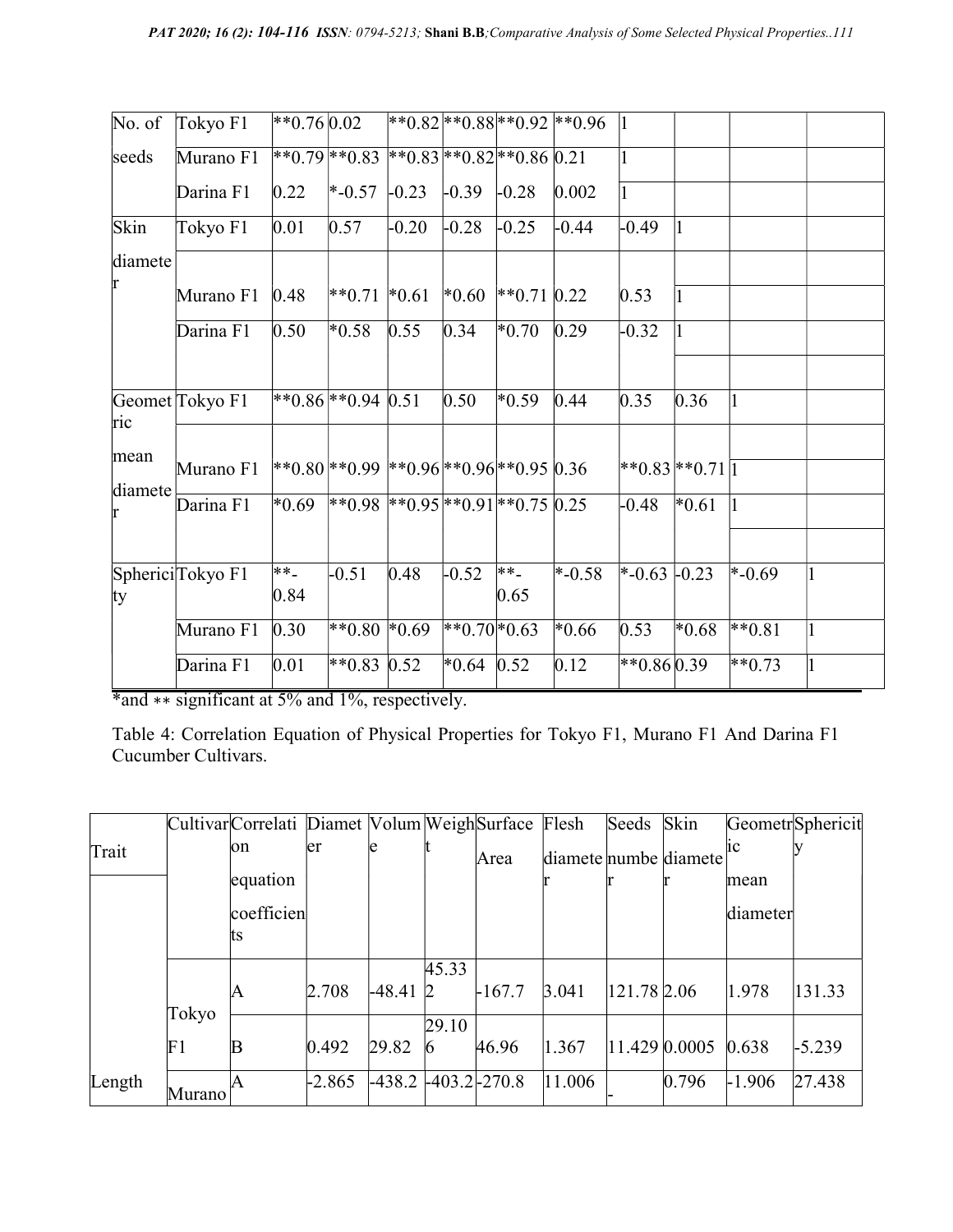PAT 2020; 16 (2): 104-116 ISSN: 0794-5213; Shani B.B; Comparative Analysis of Some Selected Physical Properties...112

|          | F1                    |             |          |                          |             |                 |          | 446.17           |                       |                  |          |
|----------|-----------------------|-------------|----------|--------------------------|-------------|-----------------|----------|------------------|-----------------------|------------------|----------|
|          |                       | $\mathbf B$ | 0.438    | 38.06                    | 35.38 29.90 |                 | $-0.093$ | 59.404 0.0849    |                       | 0.521            | 0.797    |
|          |                       | A           | $-0.42$  | $-165.5 - 125.9 - 18.76$ |             |                 | 5.74     | 77.427 0.0967    |                       | $-0.234$         | 35.97    |
|          | Darina<br>F1          | $\mathbf B$ | 0.252    | $18.354$ <sup>8</sup>    | 15.05       | 11.35           | 0.12     | $18.207\,0.1048$ |                       | 0.385            | 0.057    |
|          |                       | A           |          | $93.318 \,   4$          | 107.4       | 51.09           | 11.58    | 206.64 1.928     |                       | 0.886            | 119.01   |
|          | Tokyo<br>F1           | B           |          | 13.401 6                 | 10.84       | 21.78           | 0.3002   | 0.423            | $-0.02$               | 0.923            | $-4.294$ |
|          | Murano                | A           |          | $-154.0 - 143.6 - 34.11$ |             |                 | 7.199    | 24.308 1.203     |                       | 1.48             | 24.676   |
| Diameter | F <sub>1</sub>        | $\mathbf B$ |          | 77.79                    | 73.43 57.65 |                 | 0.601    | 114.51 0.231     |                       | 1.194            | 3.845    |
|          | Darina                | A           | $-50.71$ |                          |             | $-63.97$ 37.249 | 6.666    | 472.11 0.693     |                       | 1.287            | 20.034   |
|          | F1                    | $\mathbf B$ | 43.925   |                          |             | 47.122 32.309   | 0.2289   | $106.14\,0.271$  |                       | 1.226            | 5.736    |
|          |                       | A           |          |                          | 9.981       | $-44.19$        | 6.318    | 152.56 2.09      |                       | 5.117            | 105.08   |
|          | Tokyo<br>F1           | B           |          |                          | 0.931       | 1.312           | 0.04     | 0.315            |                       | $0.0001$ -0.0097 | $-0.077$ |
|          | Murano                | A           |          |                          | 2.756       | 83.55           | 8.806    | 257.53 1.74      |                       | 3.99             | 33.55    |
|          | F1                    | $\mathbf B$ |          |                          | 0.938       | 0.718           | 0.005    | 1.429            | $0.0025 \, 0.014$     |                  | 0.041    |
|          | Darina                | A           |          |                          | -4.17       | 86.05           | 6.892    | 230.39 1.075     |                       | 2.984            | 31.011   |
| Volume   | F1                    | $\mathbf B$ |          |                          | 1.002       | 0.586           | 0.0057   | $-0.87$          | 0.005300.024          |                  | 0.074    |
|          | Tokyo                 | A           |          |                          |             | $-62.11$        | 5.61     | 144.95 2.101     |                       | 5.072            | 107.17   |
|          | F1                    | B           |          |                          |             | 1.431           | 0.044    | 0.362            | 0.0002 0.01           |                  | $-0.09$  |
|          | Murano                | A           |          |                          |             | 82.31           | 8.767    | 259.04 1.739     |                       | 3.96             | 33.319   |
|          | F1                    | B           |          |                          |             | 0.759           | 0.0055   | 1.484            | $0.0026\,0.015$       |                  | 0.0446   |
|          | Darina                | A           |          |                          |             | 100.59          | 7.014    | 263.88 1.257     |                       | 3.279            | 30.53    |
| Weight   | F1                    | $\mathbf B$ |          |                          |             | 0.419           | 0.0043   |                  | $-1.375$ 0.0031 0.021 |                  | 0.0847   |
|          | Tokyo                 | A           |          |                          |             |                 | 7.559    | 159.62 2.089     |                       | 5.295            | 105.88   |
| Surface  | F1                    | $\mathbf B$ |          |                          |             |                 | 0.031    | 0.258            | $0.0001$ $0.0082$     |                  | $-0.076$ |
| area     | Murano <sup> </sup> A |             |          |                          |             |                 | 8.196    | 102.1            | $1.385$ 2.591         |                  | 30.216   |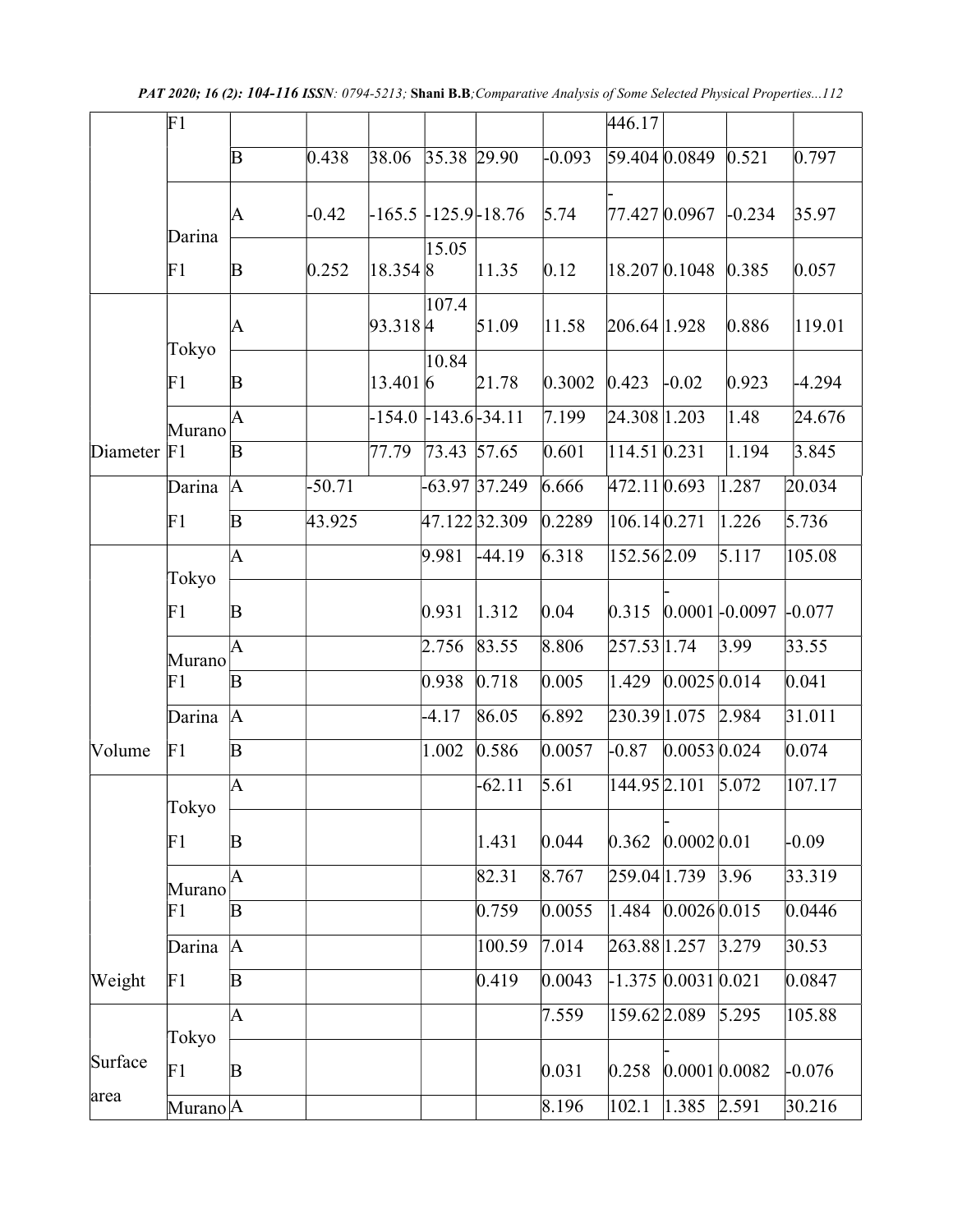|                                  | F1             | $\mathbf B$  |  | 0.0071 |                   |                           | 1.934 0.0038 0.0186    | 0.0497         |
|----------------------------------|----------------|--------------|--|--------|-------------------|---------------------------|------------------------|----------------|
|                                  | Darina         | A            |  | 6.517  | 322.01 0.497 2.01 |                           |                        | 25.78          |
|                                  | F1             | $\mathbf B$  |  | 0.0062 |                   |                           | $-1.209$ 0.0075 0.0217 | 0.0834         |
|                                  |                | A            |  |        | 94.775 2.161      |                           | 14.27                  | 120.08         |
|                                  | Tokyo          |              |  |        |                   |                           |                        |                |
|                                  | F1             | $\mathbf B$  |  |        | 8.47              | $0.0072$ <sub>0.192</sub> |                        | $-2.137$       |
|                                  | Murano         | A            |  |        | 313.11 1.707      |                           | 3.785                  | 22.33          |
|                                  | F1             | $\mathbf B$  |  |        | 16.85             | 0.042                     | 0.249                  | 1.825          |
| Flesh                            | Darina         | A            |  |        | 159.37 0.513      |                           | 2.568                  | 30.303         |
| diameter                         | F1             | $\mathbf B$  |  |        | 0.528             | 0.132                     | 0.3119                 | 0.876          |
|                                  |                | A            |  |        |                   | 2.254                     | 3.237                  | 146.69         |
|                                  | Tokyo          |              |  |        |                   |                           |                        |                |
|                                  | F1             | $\mathbf B$  |  |        |                   | 0.0009 0.017              |                        | $-0.265$       |
|                                  | Murano         | A            |  |        |                   | 1.515 2.742               |                        | 30.968         |
|                                  | F1             | $\mathbf B$  |  |        |                   |                           | 0.001300.0072          | 0.0186         |
|                                  |                | A            |  |        |                   | 1.614                     | 5.388                  | 42.043         |
| Seeds                            | Darina         |              |  |        |                   |                           |                        |                |
| number                           | F1             | $\mathbf B$  |  |        |                   |                           | $ 0.0008 $ -0.0033     | $-0.032$       |
|                                  | Tokyo          | A            |  |        |                   |                           | $-13.547$ 201.26       |                |
|                                  | F1             | $\mathbf B$  |  |        |                   |                           | 9.892                  | $-53.336$      |
|                                  | Murano         | A            |  |        |                   |                           | 0.541                  | 18.217         |
|                                  | F1             | $\mathbf B$  |  |        |                   |                           | 2.666                  | 10.215         |
| Skin                             | Darina         | A            |  |        |                   |                           | 2.418                  | $\sqrt{27.94}$ |
| diameter                         | F <sub>1</sub> | $\mathbf{B}$ |  |        |                   |                           | 1.644                  | $\sqrt{5.929}$ |
|                                  | Tokyo          | A            |  |        |                   |                           |                        | 131.61         |
|                                  | F1             | $\mathbf B$  |  |        |                   |                           |                        | $-5.884$       |
|                                  |                | A            |  |        |                   |                           |                        | 19.743         |
|                                  | Murano<br>F1   | $\mathbf B$  |  |        |                   |                           |                        | 3.247          |
| Geometri<br>$\vert c \vert$ mean | Darina         |              |  |        |                   |                           |                        |                |
|                                  | F <sub>1</sub> |              |  |        |                   |                           |                        |                |
| diameter                         |                | A            |  |        |                   |                           |                        | 17.006         |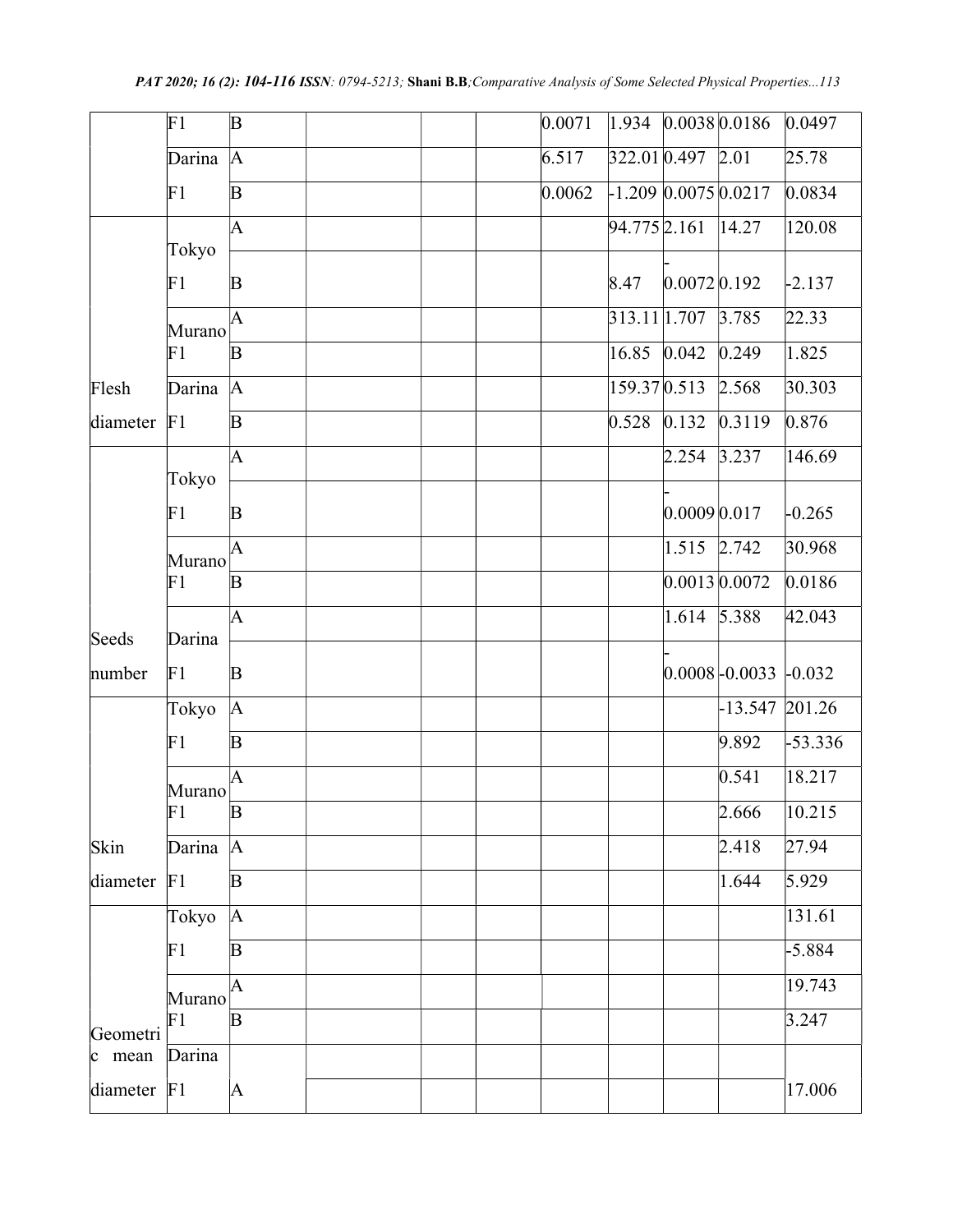|--|

In Murano F1, there is a significant correlation between sphericity and weight. In Tokyo F1, there is a positive and significant correlation  $(P<0.01)$  between flesh thickness and the properties of diameter, volume, weight, surface area, and number of seeds. Conversely, there was a negative and significant correlation between sphericity and mentioned properties in Tokyo F1. There was no correlation between flesh thickness and other properties in two other varieties (Murano F1 and Darina F1). It was revealed Table 3, there is a positive and high correlation between diameter and geometric mean diameter in all the varieties  $(P<0.01)$ . Also, there is a positive and significant correlation between diameter and sphericity in Murano F1 and Darina F1, but this correlation was negative and not significant in Tokyo F1. Similar results have been obtained for hackberry (Celtis australis L.) (Demir, et al., 2002). Researchers reported that there is a strong and significant correlation between diameter and length, diameter and weight, diameter and sphericity in wild melder (Mespilus germanica L.) (Haciseferogullari, et al., 2005)]. It can be seen that length, weight, surface area, geometric mean diameter, and sphericity are directly correlated with diameter. In spite of this trend, there is non-significant and low correlation (0.56) between diameter and length in Darina F1 which could be due to parthenocarpy in this variety of cucumber. In fact, with increase in length of the fruit, diameter is not increasing significantly in Darina F1. Hence, fruit shapes of different varieties of cucumber are not the same and for harvesting, individual varieties should be studied and considered. For example, researchers found that for all variety of cucumber, optimum dimensions for harvesting are 20.95 cm in length, 3.28 cm in diameter, and 143.53 g in weight. In another work, Beit alpha optimum conditions for harvesting are 16 cm in length and 3.81 cm in diameter (Lamb, Shaw and Cantliffe, 2001). For Dutch varieties of cucumber which are elongated, they are harvested when their length is 27.94 cm and their diameter is 3.17-4.44 cm. In the Tokyo F1, there is no correlation between diameter and weight, and diameter and surface area. While, there is a negative correlation (-0.51) between diameter and sphericity which could be due to fruit shape of this variety and high number of internal seeds. According to Table 1, Darina F1 variety had the highest length to diameter ratio (4.61), but Tokyo F1 and round fruits in general had the lowest ratio (1.14).

#### **Discussion**

Generally, there was no significant difference  $(P<0.01)$  in some of the physical properties. Also, there was no significant difference (P<0.01) between Tokyo F1 and Murano F1 in terms of fruit surface area, skin thickness and dry matter content. Therefore, these agree with the findings of Shahedy, 2007 and suggested that this variety can be susceptible to physical impacts during harvesting and transportation and it is necessary to reduce these damages because they can bring about discoloration of fruit and reduce the quality of the produce.

There was no significant difference among the densities determined. This is because the rate of moisture loss from a fresh produce is mainly controlled by moisture difference between the intercellular spaces of plant material and the surrounding air. This difference could be the major factor that contributed to the high densities observed during the measurement. The average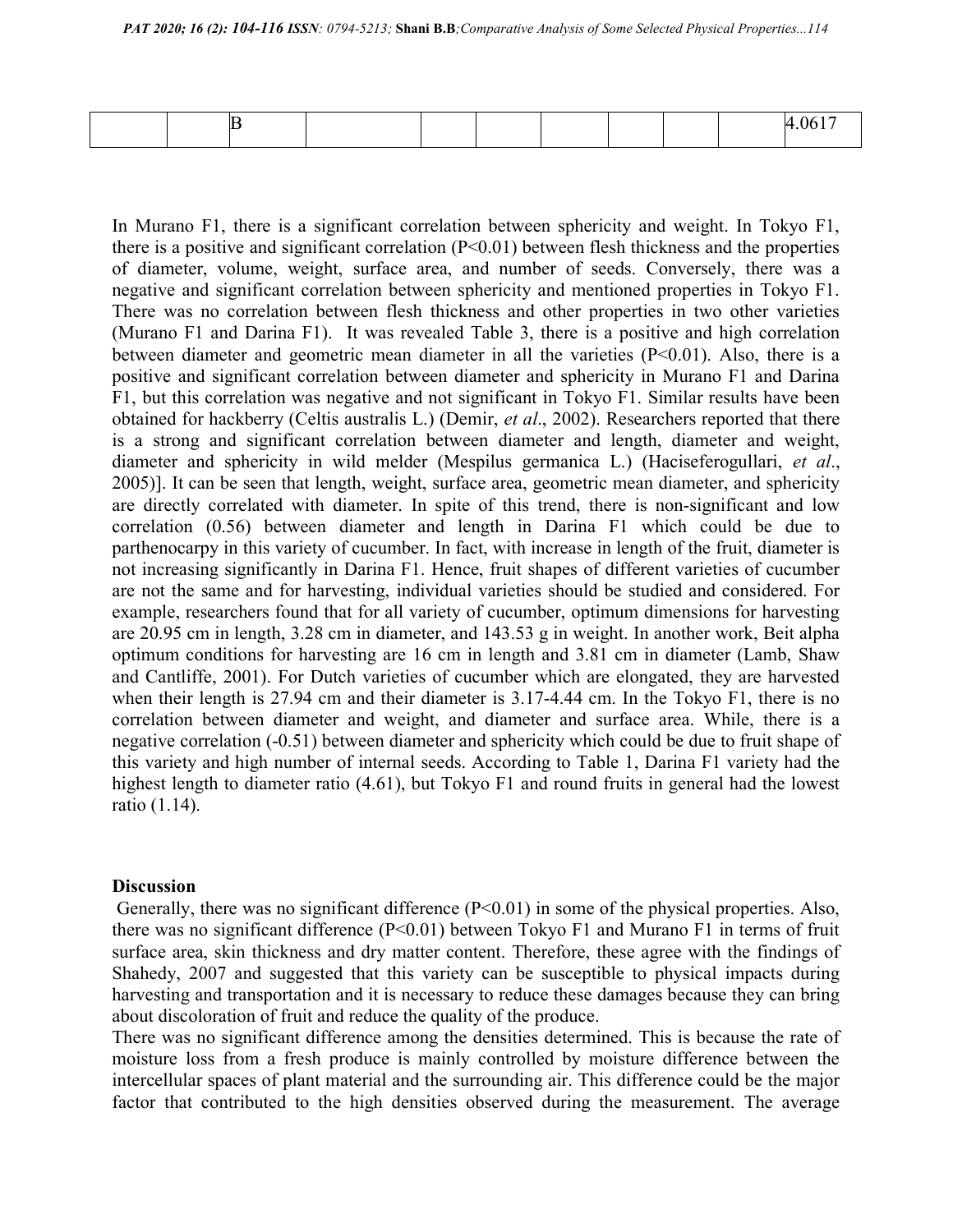density for Tokyo F1, Murano F1 and Darina F1 were 0.98, 0.95 and 0.94  $g/cm3$ , respectively. Since the density of these varieties is less than 1.00, therefore cucumber can be sorted by floating in brine solutions. This is justified the findings of Thibbotuwawa, et.al.2020 that Cucumbers are mechanically sorted in grades by diameter at the receiving section. The economic value of fruits increases on wet basis, as size decreases. Washing is done only to remove adhered dirt on the cucumber peel.

In the analysis of Determination of Number of Seeds, Murano F1 variety contained highest number of seeds (474 seeds) in each cucumber. Obtained was a positive and high correlation (P<0.01) between the number of seeds and weight of fruit in Murano F1 and Tokyo F1 (Tables 3 and 4), which can highlight the influence of seeds on the fruit development and growth. This is in agreement with previous finding, which reported there is a positive correlation between weight and number of seeds in melon. (Koohpaiegani, et al., 2003). Also, in another research reported by Mousavizadeh, et al., 2010), it is concluded that internal seeds of cucumber are rich in auxin and there is a strong and positive relationship between seeds and weight increase. Curiously, there was not such a correlation in Darina F1 variety which can be due to parthenocarpy property in this variety as we observed. It is pertinent to be noted that this correlation between seeds and fruit weight is not common in all types of fruits, for instance, in pomegranate there is not this correlation. (Mousavizadeh, et al., 2010.) again reported that some researchers have reported a relationship between the number of internal seeds and skin thickness, for example in pomegranate, there was no such relationship discovered in cucumber. The Correlation Analysis of the selected Physical Properties revealed that in Murano F1 and Darina F1 varieties, there were a positive and significant correlation between diameter and skin thickness and weight of fruit. In Murano F1 variety, there was only a positive correlation between skin thickness and weight, which is similar to the results obtained by (Sirismoboon, Pornchaloempong, and Romphophak, 2007) that skin thickness of pea is an important parameter affecting its other properties because there is a high correlation between skin and weight in pea. But this correlation could not be found in pomegranate (correlation=-0.59). There was a strong and positive correlation between fruit length and its weight in all the studied varieties. This trend could be seen in Tokyo house cucumbers too, because when they are being harvested, they have the maximum length and so, the highest weight (Fonseca, et al., 2003). Furthermore, the relationship between the surface area of Tokyo F1 (192.29 cm2) and Murano F1 (192.4 cm2) were significantly higher than Darina F1 (131.2 cm2). On the base of this research, Tokyo F1 variety had the highest weight (177.79 g) and volume (180.21 cm3). Also, there was a very strong and positive correlation (P<0.01) between weight and volume in all the varieties. Fruit expansion in cucumber includes an exponential growth which follows by a gradual decrease and increase in wet weight of cucumber is totally correlated with growth in its volume (Mousavizadeh, et al., 2010). This trend is in agreement with our data on length and diameter.

However, In Tokyo F1, there was no correlation between fruit diameter and other properties such as volumes surface area, number of seeds, skin thickness, sphericity and weight. In Murano F1, there is a significant correlation between sphericity and weight. In Tokyo F1, there is a positive and significant correlation  $(P<0.01)$  between flesh thickness and the properties of diameter, volume, weight, surface area, and number of seeds. Conversely, there was a negative and significant correlation between sphericity and mentioned properties in Tokyo F1. There was no correlation between flesh thickness and other properties in two other varieties (Murano F1 and Darina F1). The analysis further revealed a positive and high correlation between diameter and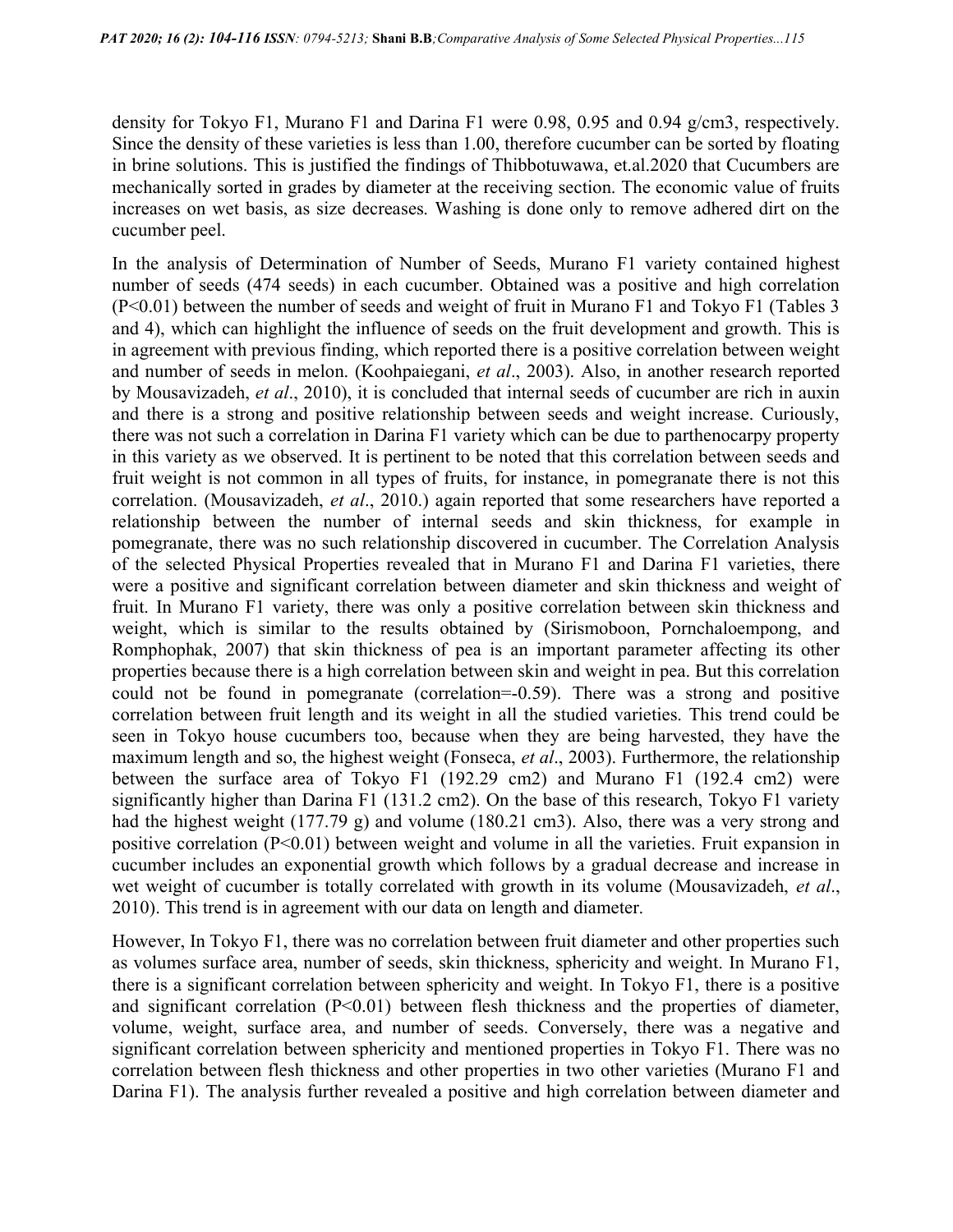geometric mean diameter in all the varieties  $(P<0.01)$  and there was a positive and significant correlation between diameter and sphericity in Murano F1 and Darina F1, but this correlation was negative and not significant in Tokyo F1. Similar results have been obtained for hackberry (Celtis australis L.) (Demir, et al., 2002). Researchers reported that there is a strong and significant correlation between diameter and length, diameter and weight, diameter and sphericity in wild melder (Mespilus germanica L.) (Haciseferogullari, et al., 2005)]. It can be seen that length, weight, surface area, geometric mean diameter, and sphericity are directly correlated with diameter. In spite of this trend, there was a non-significant and low correlation (0.56) between diameter and length in Darina F1 which could be due to parthenocarpy in this variety of cucumber. In fact, with increase in length of the fruit, diameter is not increasing significantly in Darina F1. Hence, fruit shapes of different varieties of cucumber are not the same and for harvesting, individual varieties should be studied and considered. It is worthy to note, that researchers found that for all variety of cucumber, optimum dimensions for harvesting are 20.95 cm in length, 3.28 cm in diameter, and 143.53 g in weight. In another work, Beit alpha optimum conditions for harvesting are 16 cm in length and 3.81 cm in diameter (Lamb, Shaw and Cantliffe, 2001). For Dutch varieties of cucumber which are elongated, they are harvested when their length is 27.94 cm and their diameter is 3.17-4.44 cm. In the Tokyo F1, there was no correlation between diameter and weight, and diameter and surface area. While, there is a negative correlation (-0.51) between diameter and sphericity which could be due to fruit shape of this variety and high number of internal seeds. Accordingly, Darina F1 variety had the highest length to diameter ratio (4.61), but Tokyo F1 and round fruits in general had the lowest ratio  $(1.14).$ 

### **Conclusions**

The results of this study revealed that there is no significant difference  $(P>0.01)$  in the density values of the studied varieties (Tokyo F1, Murano F1, Darina F1), but regarding other physical properties, there is a significant difference  $(P<0.01)$  among the three varieties. There is a high and positive correlation between weight and volume in the studied varieties. There is also a high and positive correlation between diameter and geometric mean diameter in all the varieties. The findings of our study can be used to determine the optimum conditions of cucumber varieties for harvesting. Also, these physical properties can be helpful in breeding programs and design of related equipment.

### **References**

- Aydin, C, Ogut, H and Konak, M. 2002. Some physical properties of Turkish Mahaleb, Biosystems Eng. 82 (2002) 231-234.
- Delgado, A.E and Sun, D.W. 2001. Heat and mass transfer models for predicting freezing process-a review, Food Eng. 47 (2001) 157-174.
- Demir, F, Dogan, H, Ozcan, M and Haciseferogullari, H. 2002. Nutritional and physical properties of Hackberry (Celtis australis L.), Food Eng. 54 (2002) 241-247.
- Haciseferogullari, H., Ozcan, M., Sonmete, M.H. and Ozbek, O. 2005. Some physical and chemical parameters of wild melder (Mespilus germanica L.) fruit grown in Turkey, Food Eng. 69 (2005) 1-7.
- Koohpaiegani, J.A., Kashi, A., Vezvae, A., Mozafari, J and Aghae, M.J. 2003. Genetic diversity based on fruit characteristics in some Iranian melon landraces, Irania Horticultural Science and Technology 4 (2003) 71-82.
- Lamb, E.M, Shaw, N.L and Cantliffe, J.D. 2001. Bief Alpha Cucumber: A new Tokyo house